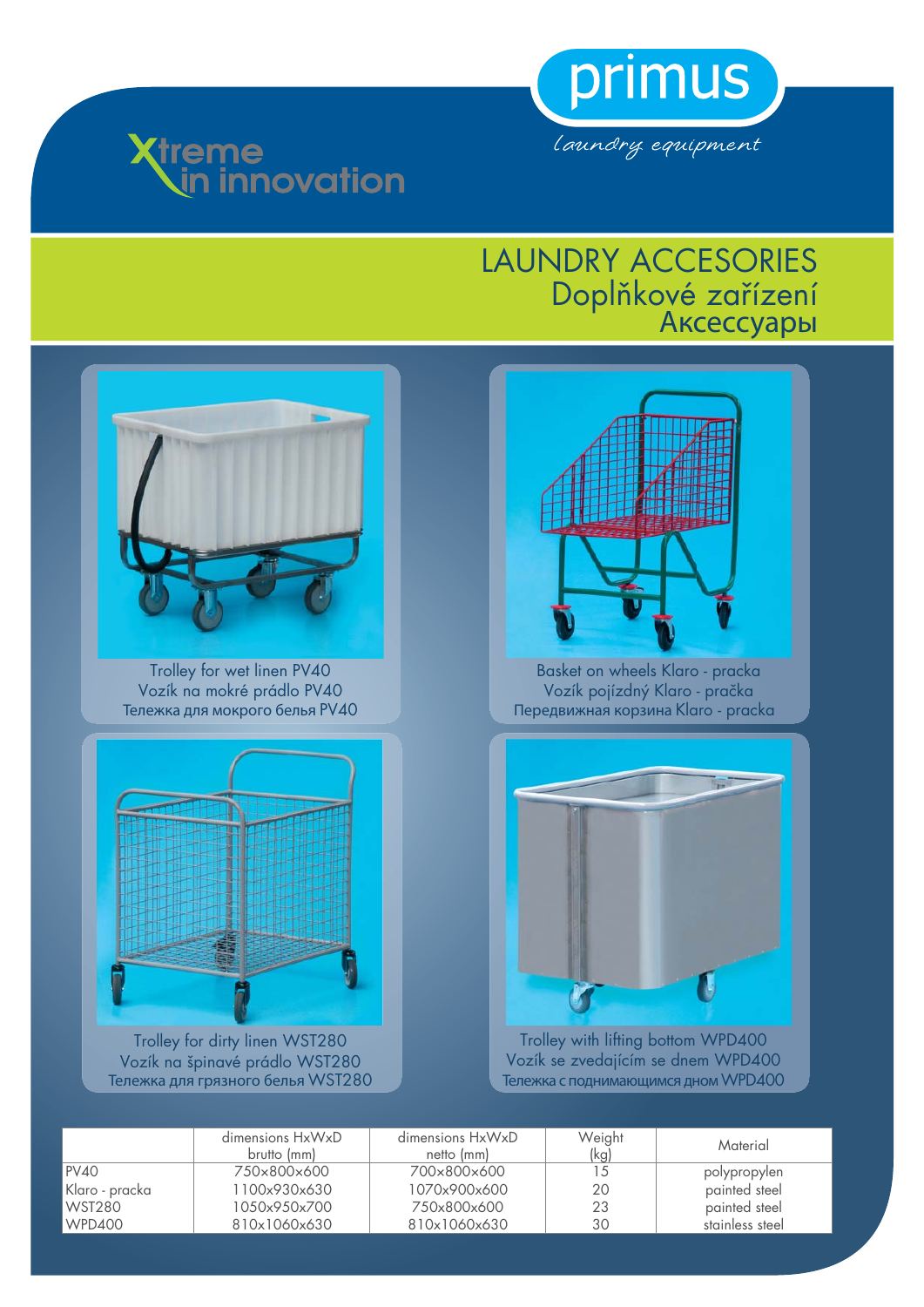

Tall trolley with shelves KJ Vysoký vozík s policemi KJ Высокая тележка с полками KJ





Shelf M28 Regál M28 Стеллаж M28



Sewing machine Garudan GF 105-143 Šicí stroj Garudan GF 105-143 Швейная машина Гарудан GF 105-143

|                    | dimensions HxWxD<br>brutto (mm) | dimensions HxWxD<br>netto (mm) | Weight<br>(kg) | Material                    |
|--------------------|---------------------------------|--------------------------------|----------------|-----------------------------|
| ART3009            | 1500×300×550                    | 1900x1550x550                  | 10             | Chrome Coated Steel         |
| IKJ                | 1830×770×160                    | 1810×800×720                   | 46,5           | <b>Galvanized Steel</b>     |
| M28                | 1000x600x200 + 2000x100x100     | 2000x1000x600                  | 52             | Painted Steel               |
| Garudan GF 105-143 | $1000 \times 1200 \times 800$   | 1000×1070×550                  | 78             | Painted Steel + Wooden Desk |

Společnost Primus si vyhrazuje právo změny specifikací, uvedených v tomto prospektu nebo změny strojů, a to kdykoli, bez předchozího upozornění. Detaily a snímky mají pouze informativní charakter a nejsou závazné.



#### **www.primuslaundry.com**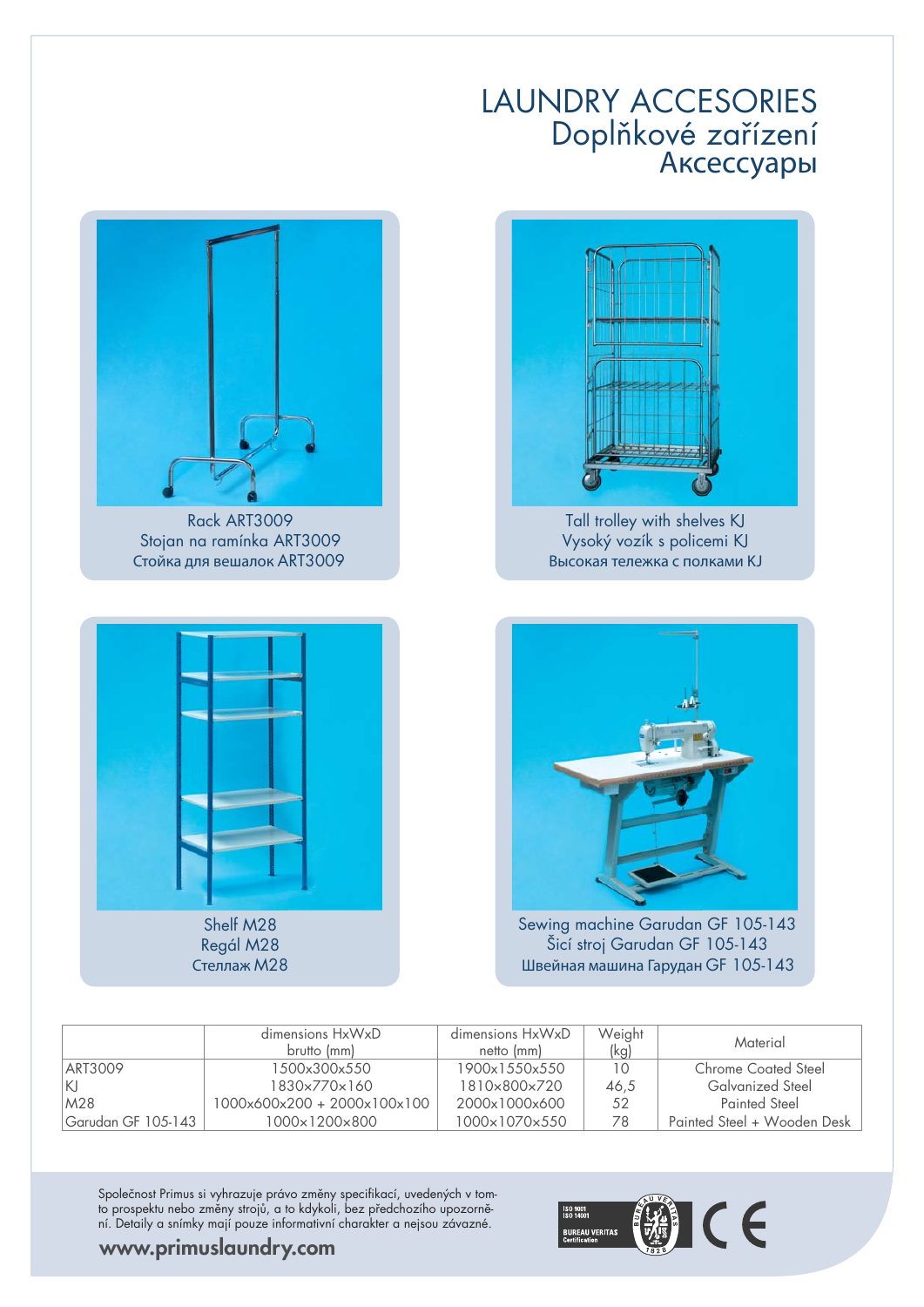

Table with 4 wheels SMM Manipulační stůl se 4 kolečky SMM Рабочий стол 4 колесами SMM



Table SM Manipulační stůl SM Рабочий стол SM

Iron Minivapor LUX Žehlička Minivapor LUX Утюг Minivapor LUX



Žehlicí prkno Omega Гладильная доска Omega

|                            | dimensions HxWxD<br>brutto (mm) | dimensions HxWxD<br>netto (mm) | Weight<br>(kg) | Material                    |
|----------------------------|---------------------------------|--------------------------------|----------------|-----------------------------|
| <b>SM</b>                  | 90×1600×850                     | 800x1500x750                   | 21             | Stainless Steel Desk        |
| <b>SMM</b>                 | 90x1600x850                     | 800x1500x750                   | 34,5           | <b>Stainless Steel Desk</b> |
| Minivapor LUX (1,8 litres) | 450×280×250                     | $375 \times 245 \times 215$    | 6,8            |                             |
| Minivapor LUX (3 litres)   | 450×280×310                     | 410×255×290                    | 9,3            |                             |
| Omega                      | 270×1500×460                    | max 900×1350×450               | 26             |                             |

Компания Primus оставляет за собой право в любое время и без предварительного предупреждения изменять модели машин и спецификации в этом буклете. Все детали и иллюстрации в этом буклете носят исключительно информационный характер и не являются обязывающими.



**www.primuslaundry.com**